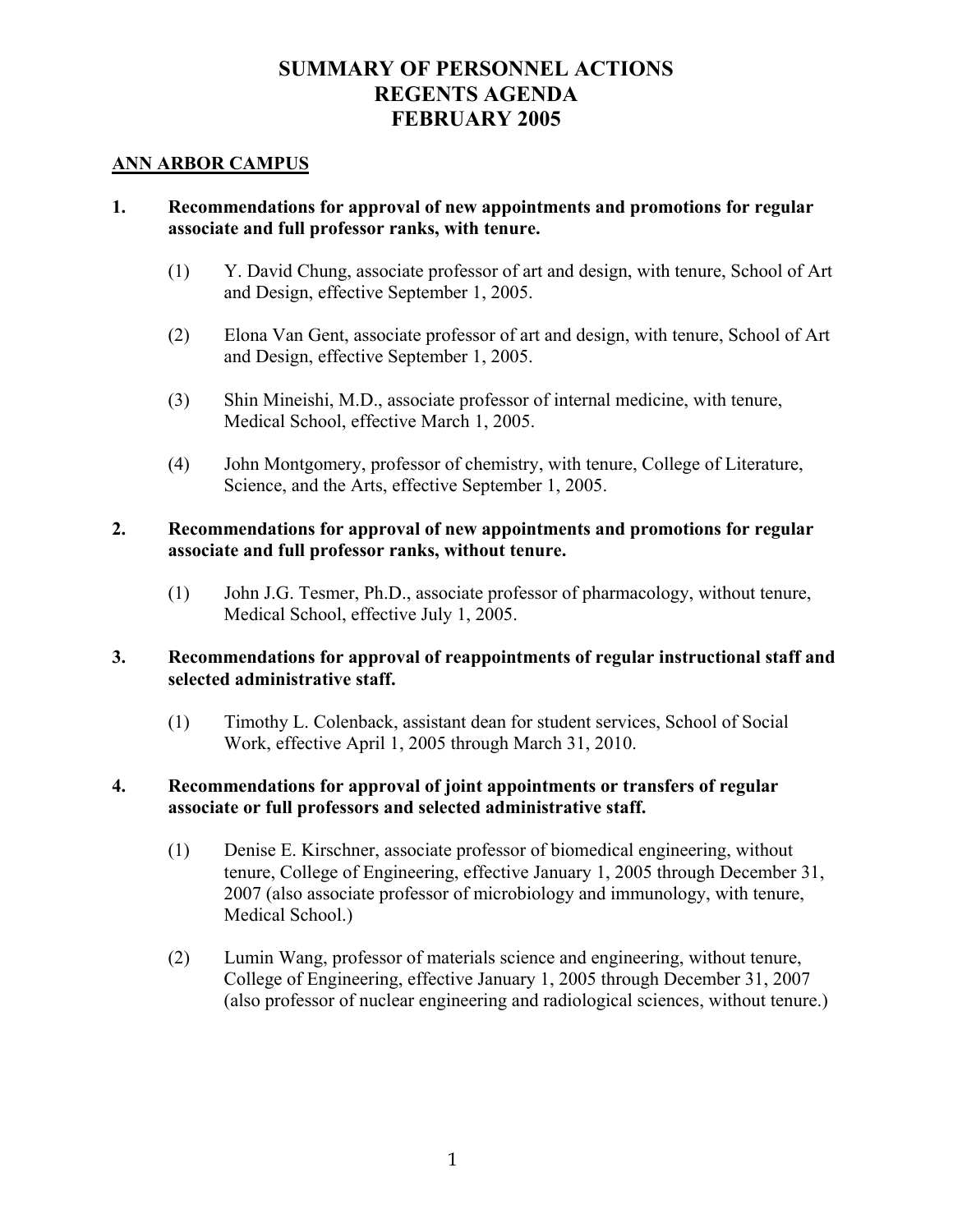# **SUMMARY OF PERSONNEL ACTIONS REGENTS AGENDA FEBRUARY 2005**

#### **ANN ARBOR CAMPUS**

### **5. Recommendations for approval of other personnel transactions for regular instructional staff and selected academic administrative staff.**

- (1) James R. Barber, Arthur F. Thurnau Professor, effective July 1, 2005 through June 30, 2008 (also professor of mechanical engineering and applied mechanics, with tenure, and professor of civil and environmental engineering, without tenure, College of Engineering.)
- (2) Freda A. Herseth, Arthur F. Thurnau Professor, effective July 1, 2005 through June 30, 2008 (also associate professor of voice, with tenure, School of Music.)
- (3) Timothy A. McKay, Arthur F. Thurnau Professor, effective July 1, 2005 through June 30, 2008 (also associate chair, and associate professor of physics, with tenure, College of Literature, Science, and the Arts.)
- (4) Lester P. Monts, Arthur F. Thurnau Professor, effective July 1, 2005 through June 30, 2008 (also senior vice provost for academic affairs, Office of the Provost and Executive Vice President for Academic Affairs, senior counselor to the president for the arts, diversity, and undergraduate affairs, Office of the President, and professor of ethnomusicology, with tenure, School of Music.)
- (5) Takeshi Takahara, Arthur F. Thurnau Professor, effective July 1, 2005 through June 30, 2008 (also professor of art, with tenure, School of Art and Design.)
- (6) Alford A. Young, Jr., Arthur F. Thurnau Professor, effective July 1, 2005 through June 30, 2008 (also associate professor of sociology, with tenure, and associate professor of Afroamerican and African studies, with tenure, College of Literature, Science, and the Arts.)
- (7) Michael A. DiPietro, M.D., John F. Holt Collegiate Professor of Radiology, Medical School, effective April 1, 2005 through August 31, 2010 (also professor of radiology, with tenure.)
- (8) Richard D. Friedman, Ralph W. Aigler Professor of Law, Law School, effective March 1, 2005 through February 28, 2010 (also professor of law, with tenure.)
- (9) Carolyn O. Frost, acting dean, School of Information, effective March 15, 2005 through August 15, 2005 (also associate dean, and professor of information, with tenure.)